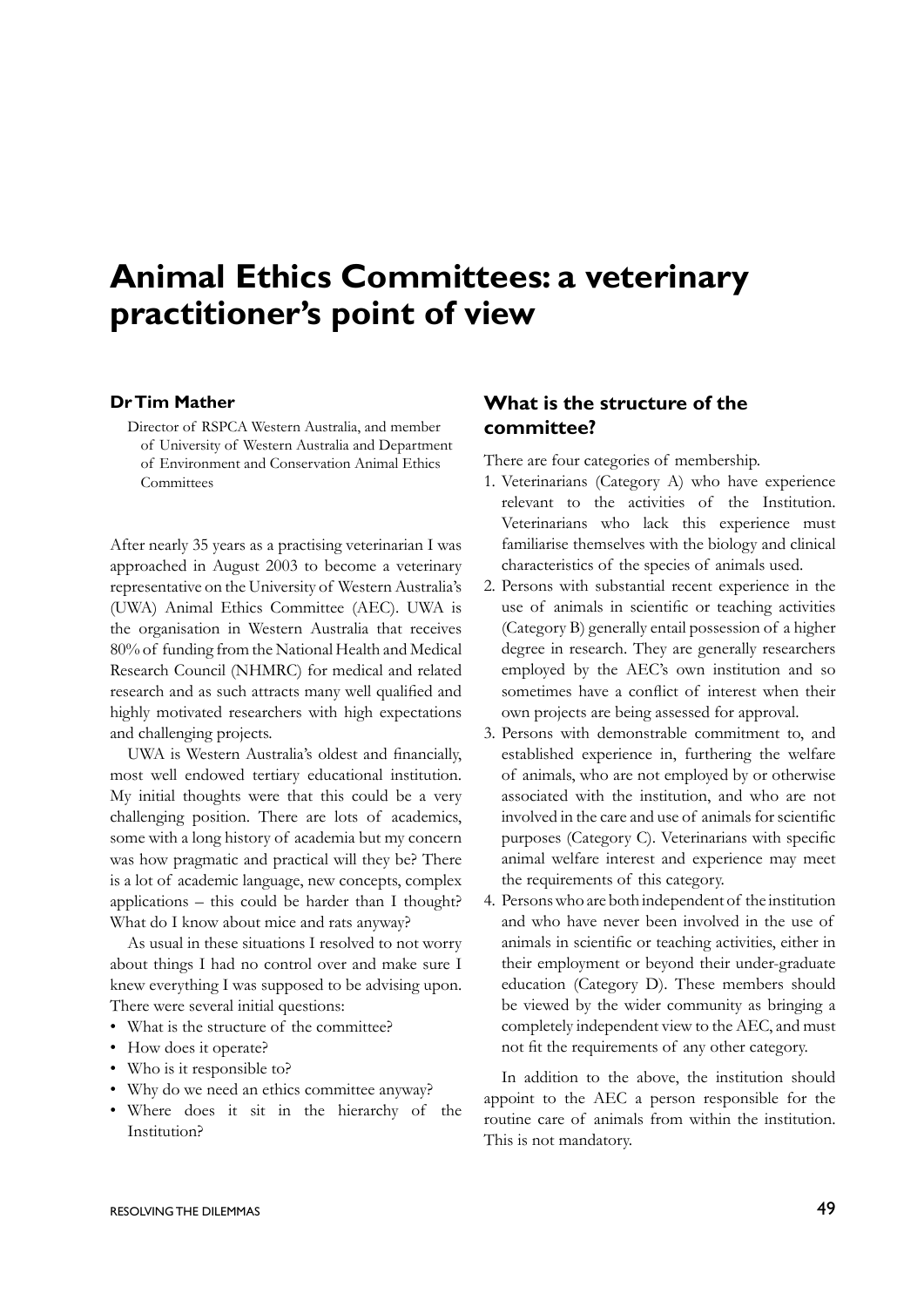The Chairperson should either hold a senior position in the institution, or if an external appointee, be given a commitment by the institution to provide the necessary support and authority to carry out the role.

The Chairperson should possess the following attributes:

- an ability to bring impartiality to the task;
- the skills to manage the business of the AEC;
- an ability to communicate, negotiate and to resolve conflict; and
- an understanding of the ethical and welfare issues involved in the use of animals for scientific purposes.

#### **How does the committee operate?**

Researchers submit a completed application form to the Animal Ethics Office where it is added to the list of other applications to produce an agenda for the next meeting scheduled. These new applications for research are received from highly qualified scientists, world-leading in their field of expertise. They have been signed off by the Heads of School or Deans and are then scrutinised by the committee to assess their worth before being allowed to proceed. Once approved permission is granted to conduct the research using the specific conditions detailed in the application.

All applications must satisfy the Three Rs– Replacement, Reduction, and Refinement.

- *Replacement*  means that techniques that totally or partially replace the use of animals must be sought and used wherever possible
- *Reduction* only the minimum number of animals can be used sufficient to satisfy scientific and statistical validity.
- *Refinement* animals must be suitable, be accommodated properly, have pain and distress alleviated. Animals should be transported, housed, fed, watered, and used under conditions that meet species-specific needs. The best available scientific and educational techniques must be employed and researchers are competent in used procedures. Projects should be designed to avoid both pain and distress; if not possible pain or distress must be minimised. Pain management and or anaesthesia should be used where appropriate and be suitable for each species.

"Death as an endpoint" must be avoided.

Each application must be "stand alone" so all details of techniques should be detailed in every application.

## **Who is the AEC responsible to?**

The AECs have to work within the guidelines of the "Australian code of practice for the care and use of animals for scientific purposes."

Thus the AECs are primarily responsible to the animals and their proper care. They also owe responsibility to the institution, the funding bodies, and the researchers.

They should act in the best interests of all parties to resolve conflicts and investigate non-compliance.

### **Why do we need an AEC?**

Arguments I have heard over the years as to why AECs are not needed:

- The people doing the research have been conducting this type of work for years. They are the world's leading researchers in their field.
- These committee people do not have the intellectual capability of understanding what is to be achieved.
- Animals are only animals so do not need to be treated with respect.
- The institution has very little in financial resources, there are greater needs elsewhere, and so little money is available to support the work of the AEC and its office.
- The research team can teach new members any techniques required.

These are all arguments that have a ring of arrogance and inhumanity about them that make an AEC all the more necessary. But most importantly the AEC is the insurance policy for the researchers. Any research done in compliance is OK; non-compliance can result in prosecution under the Animal Welfare Act as being an act of cruelty.

# **Where does the AEC sit in the institutional hierarchy?**

Who is answerable to whom? Where does the Animal Ethics office fit in to the overall structure of the institution? What about the Animal Welfare Officer? How much veterinary involvement exists?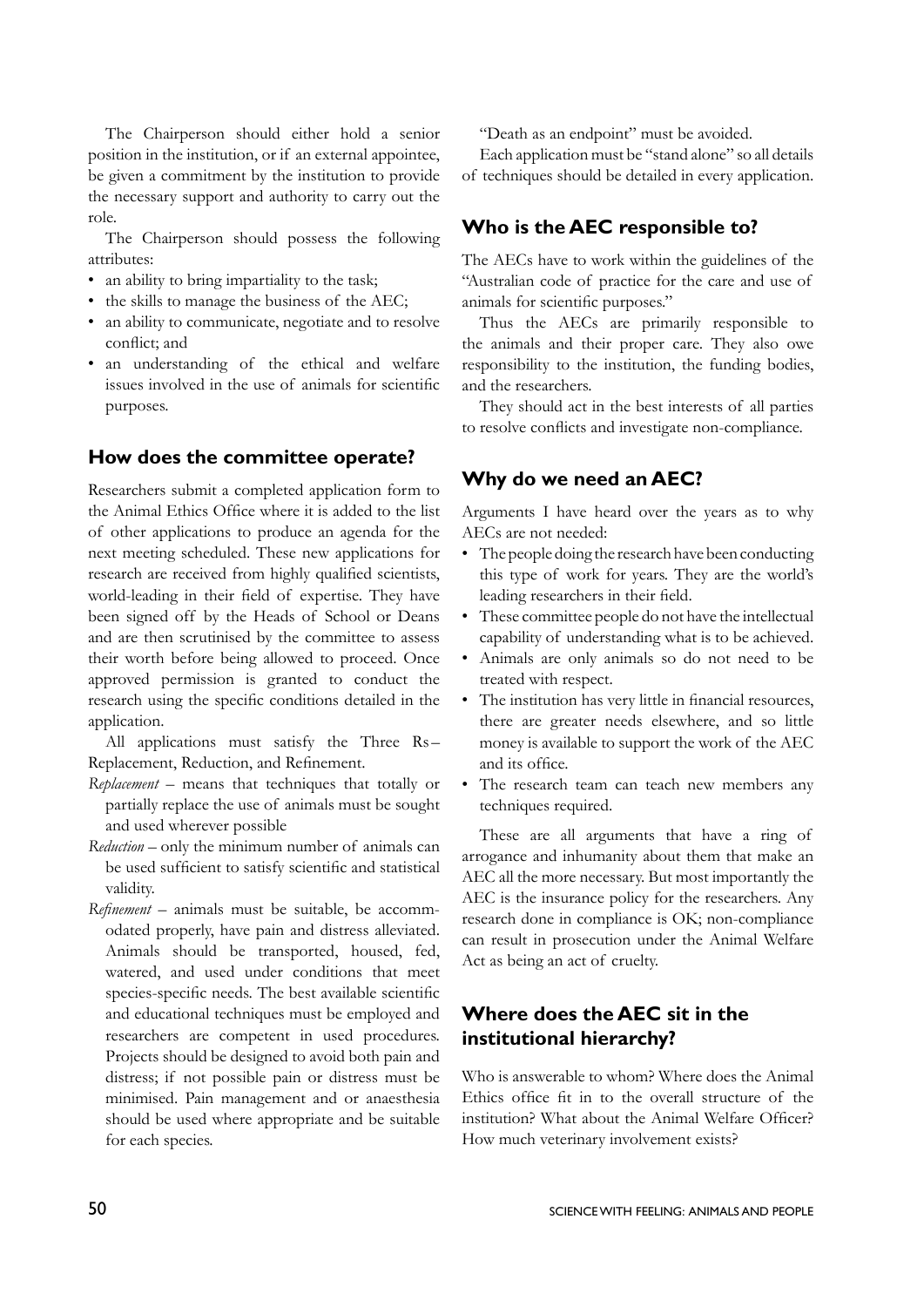At the University of Western Australia, there is a number of staff within the Animal Ethics office that makes the process work: Animal Welfare Officer; Veterinary Advisors; Office Manager; Administrative assistants.

The Office is overseen by the Vice Chancellor (Research). However, the AEC remains a separate independent body from the institution and its decisions cannot be overruled by the University.

Our valuable Office Manager coordinates all operations including: application processing; facility inspections; meeting agendas and minutes; and liaison between Researchers, University and Animal Ethics Office. She is assisted by 2 clerical assistants.

#### **Role of the veterinarian?**

At the University of Western Australia we have recently appointed a veterinarian for the first time to the position of Animal Welfare Officer. This has proved an inspiring choice as professional veterinary knowledge is now available to researchers through either her or any of the other veterinary advisors.

Any problems (unexpected deaths, anaesthetic problems, excessive weight loss, etc.) now have professional help just a phone call away.

UWA has always had a veterinary advisor but in times past it was thought to be low priority so the position was only part time.

Recently veterinary advisor staff numbers have risen from 1 part-time to 5 totalling 3 full-time equivalents. They are operating in both the Animal Ethics Office and Animal Care Services. One position is a specialist veterinary anaesthetist. Today the veterinary profession is at the forefront of medical research, clinical practice and surgical technique development within the medical profession under the umbrella of One Health.

The veterinarians help develop the Standard Operating Procedures (SOPs). This is done in conjunction with the Animal Care services staff and in the University of Western Australia's case a Category C member who ran the Murdoch Veterinary School farm for 35 years so is a wonderful resource. SOPs are written and reviewed before being finally endorsed by the entire AEC.

Every 3 years a small committee of 2-4 experienced AEC members representing the various categories spends several days interviewing committee members, researchers and attending an AEC meeting. Their report is submitted to the AEC and the institution with various recommendations. These recommendations are then acted upon (or rejected).

But to return to those heady days of 2003. The great day arrived for my first meeting. Projects were presented and discussed, approved or sent back for editing or amendment. Some of the applications ran to 70+ pages of closely reasoned arguments, complex concepts, and statistics only a mathematician with post graduate qualification could understand. And they were full of cut-and-paste errors, spelling and grammatical errors, errors in the maths and much of the committee's time was wasted on non-ethical matters.

Several erroneous assumptions had been made by me:

- 1. The applications had actually been read by the people supervising the researchers or even by the researchers themselves.
- 2. What I thought about words with specific meanings was not correct, e.g., "aseptic technique" to me meant a complex behaviour resulting in sterile surgery. To some researchers it means they have washed their hands before entering the building!

As the meetings continued it was apparent that there needed to be greater veterinary input – we were dealing with animals after all.

There needed to be a change in thinking by the researchers, committee and institution. The funding model for animal research needed investigation. The funding models for institutions need modifying.

It is not my intention today to cover these topics but they are important planks in the research administration that need addressing in Australia.

In recent years in Western Australia the role of veterinarians as welfare officers, veterinary advisors and anaesthetists has been a major catalyst in the transformation of the professionalism of animal research within our institutions.

It has taken many years of hard lobbying by AEC members and External Triennial reviews but the benefits are showing through with acceptance by researchers that there are skills they lack and some other professions actually do know more than they do!